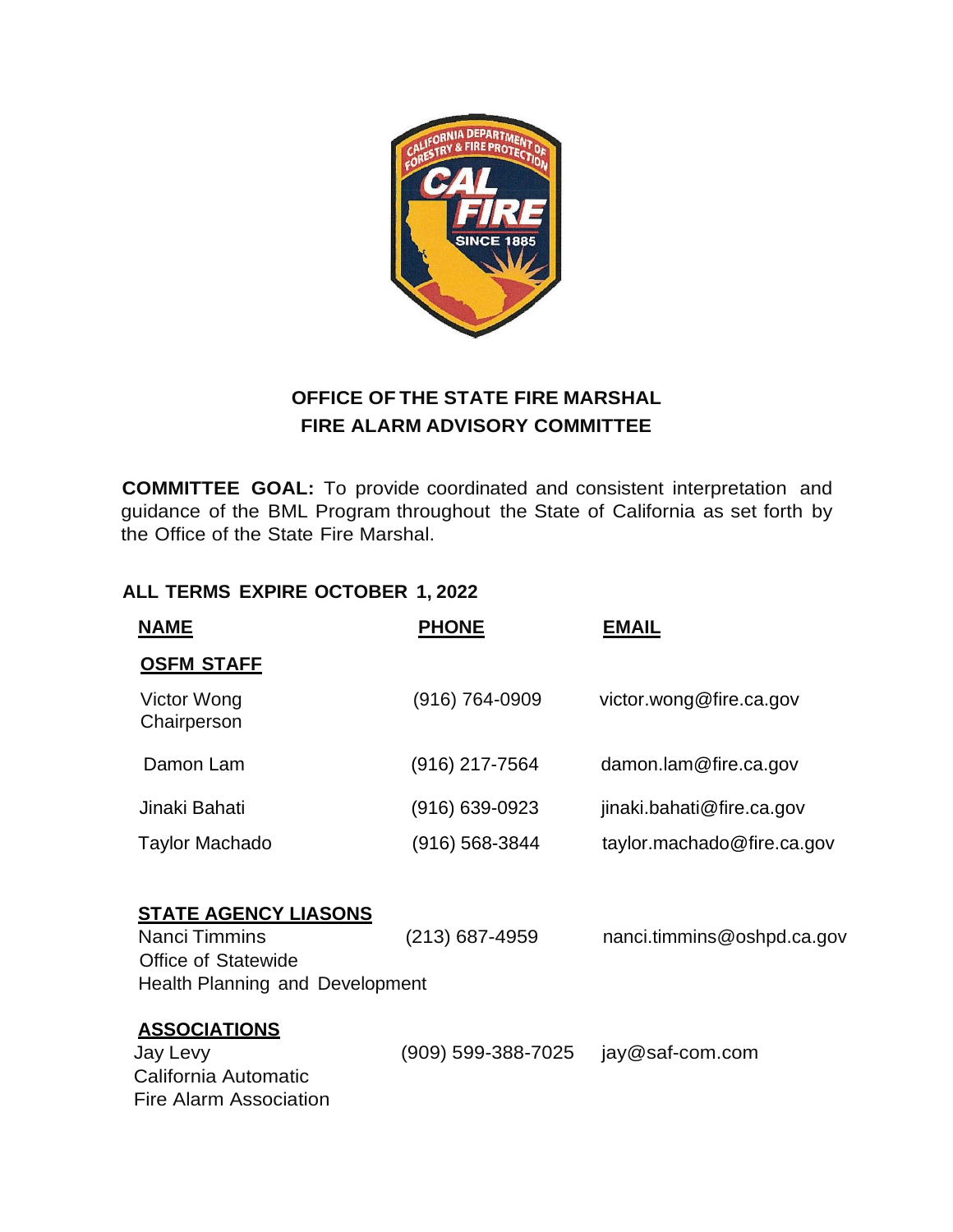| <b>Richard Roberts</b><br><b>National Electrical</b><br><b>Manufacturers Association</b>            | (630) 338-7025   | <b>EMAIL</b><br>richard.roberts@systemsensor.com |
|-----------------------------------------------------------------------------------------------------|------------------|--------------------------------------------------|
| <b>CONTRACTORS</b><br><b>Rick Cortina</b><br><b>Apple Valley Communications</b>                     | (760) 953-7887   | rickcortina@hotmail.com                          |
| <b>Shane Clary</b><br><b>Bay Alarm Company</b>                                                      | (925) 808-4315   | smclary@bayalarm.com                             |
| <b>FIRE SERVICE</b><br>David Myers<br><b>CAL FIRE</b><br><b>Riverside County Fire</b><br>Department | (951) 955-5297   | david.myers@fire.ca.gov                          |
| Sagiv Weiss-Ishai<br>San Francisco Fire<br>Department                                               | $(415)$ 558-6421 | sagiv.weiss-ishai@sfgov.org                      |
| <b>Travis Tyler</b><br>University of<br>Southern California                                         | $(213)$ 821-5315 | travis.tyler@usc.edu                             |
| Oscar Salgado<br>Los Angeles Fire<br>Department                                                     | $(213)-219-0836$ | Oscar.Salgado.Jr@lacity.org                      |
| <b>LABORATORIES</b><br><b>Howard Hopper</b>                                                         | $(510)$ 319-4061 | howard.hopper@ul.com                             |
| John McMahon (alternate)                                                                            | (510) 319-4275   | john.mcmahon@ul.com                              |

Underwriters Laboratories